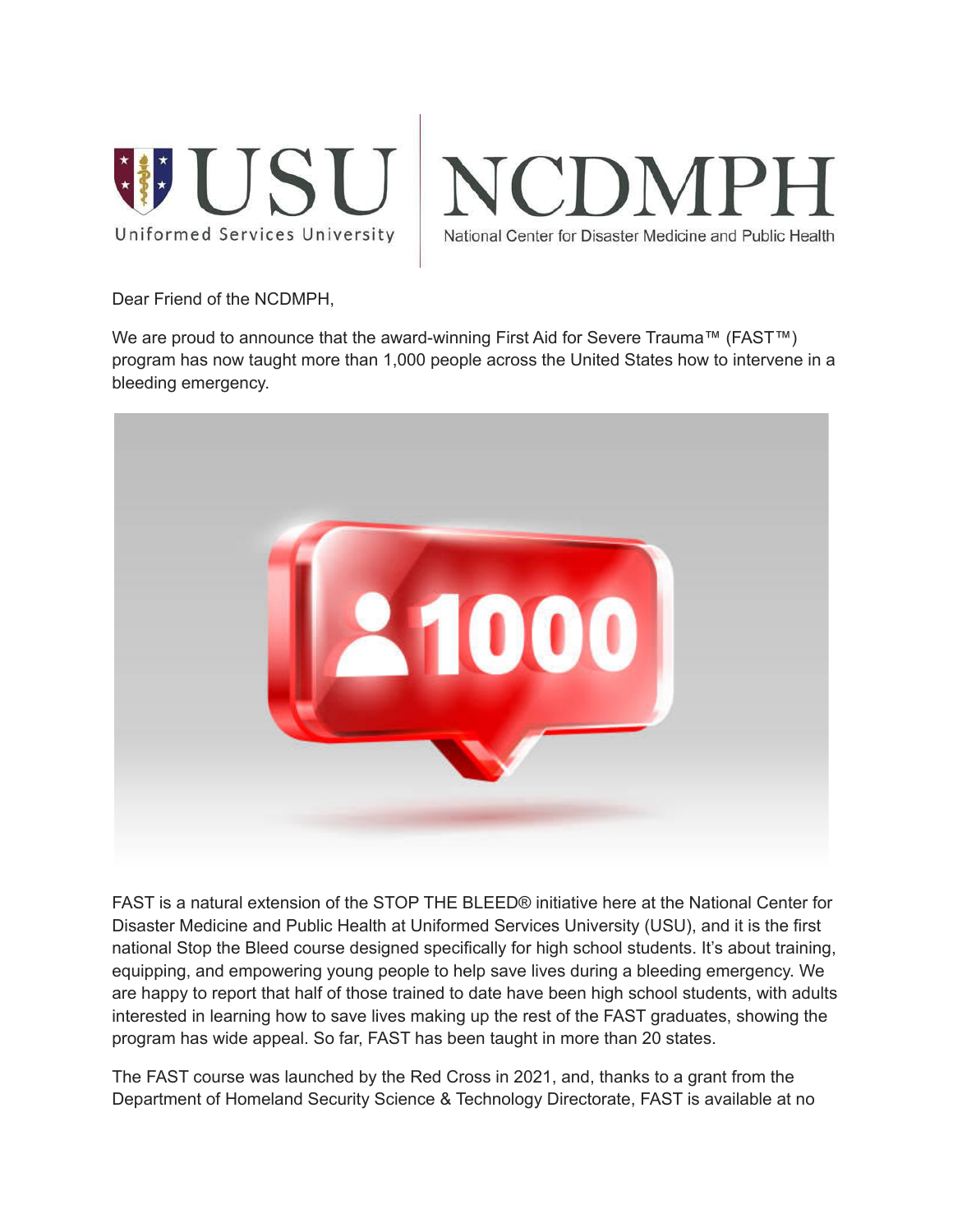cost to high school students under age 19. In November, FAST was honored with a Platinum ASTORS Homeland Security Award. Now, achieving 1,000 people trained is a testimony to the ongoing, coordinated effort of all the partners in driving broad, nationwide adoption of the program.

FAST teaches the knowledge and skills necessary for anyone to save lives in the minutes after a severe injury – while waiting for help to arrive. The Red Cross course is available in three formats: instructor-led, web-only, and blended to allow maximum flexibility for students and teachers. NCDMPH published multiple educational studies evaluating the ability of high schoolers to learn bleeding control knowledge and skills in the three formats as well as high school teachers' ability to become bleeding control instructors in a virtual environment. In partnership with the HOSA-Future Health Professionals organization and a cadre of dedicated USU medical students, NCDMPH has led bleeding control skills training and assessment for some 500 high school teachers across the country.

As a valued supporter of the work we're doing at NCDMPH, we hope you will help us spread the word about this important training milestone, so that we can encourage even more students and teachers to become involved and save lives.

For more information, please visit:

American Red Cross FAST website [redcross.org/fast](http://redcross.org/fast)

DHS FAST website [https://www.dhs.gov/science-and-technology/](https://nam04.safelinks.protection.outlook.com/?url=https%3A%2F%2Fwww.dhs.gov%2Fscience-and-technology%2F%2520first-aid-severe-trauma&data=04%7C01%7Cdataya.resenois%40bison.howard.edu%7Ca2214b49d43e48d2570208da11e57ac0%7C02ac0c07b75f46bf9b133630ba94bb69%7C0%7C0%7C637841974558412587%7CUnknown%7CTWFpbGZsb3d8eyJWIjoiMC4wLjAwMDAiLCJQIjoiV2luMzIiLCJBTiI6Ik1haWwiLCJXVCI6Mn0%3D%7C3000&sdata=Cjzv7alPtmKXaxUntllURBfs23N%2Ba7uX6AKiy2Sl4OM%3D&reserved=0) first-aid-severe-trauma

NCDMPH FAST web page [https://ncdmph.usuhs.edu/fast](https://nam04.safelinks.protection.outlook.com/?url=https%3A%2F%2Fncdmph.usuhs.edu%2Ffast&data=04%7C01%7Cdataya.resenois%40bison.howard.edu%7Ca2214b49d43e48d2570208da11e57ac0%7C02ac0c07b75f46bf9b133630ba94bb69%7C0%7C0%7C637841974558568824%7CUnknown%7CTWFpbGZsb3d8eyJWIjoiMC4wLjAwMDAiLCJQIjoiV2luMzIiLCJBTiI6Ik1haWwiLCJXVCI6Mn0%3D%7C3000&sdata=HTUnpsjEXUzTEDRHC%2FG8OR5JDw7l2oh4ItCf4Agxpp8%3D&reserved=0)

Sincerely,

 $\frac{4}{5}$ 

Craig Goolsby, MD, MEd, FACEP

Professor and Science Director

--

National Center for Disaster Medicine and Public Health Uniformed Services University 6720-B Rockledge Drive, suite 340, Bethesda MD 20817 301.400.4222 | [https://www.usuhs.edu/ncdmph](https://nam04.safelinks.protection.outlook.com/?url=https%3A%2F%2Fwww.usuhs.edu%2Fncdmph&data=04%7C01%7Cdataya.resenois%40bison.howard.edu%7Ca2214b49d43e48d2570208da11e57ac0%7C02ac0c07b75f46bf9b133630ba94bb69%7C0%7C0%7C637841974558568824%7CUnknown%7CTWFpbGZsb3d8eyJWIjoiMC4wLjAwMDAiLCJQIjoiV2luMzIiLCJBTiI6Ik1haWwiLCJXVCI6Mn0%3D%7C3000&sdata=hS4O4FVfPaRkrUrERKtIuifbCc7gpi7632Cg2Rz6D4M%3D&reserved=0) ---